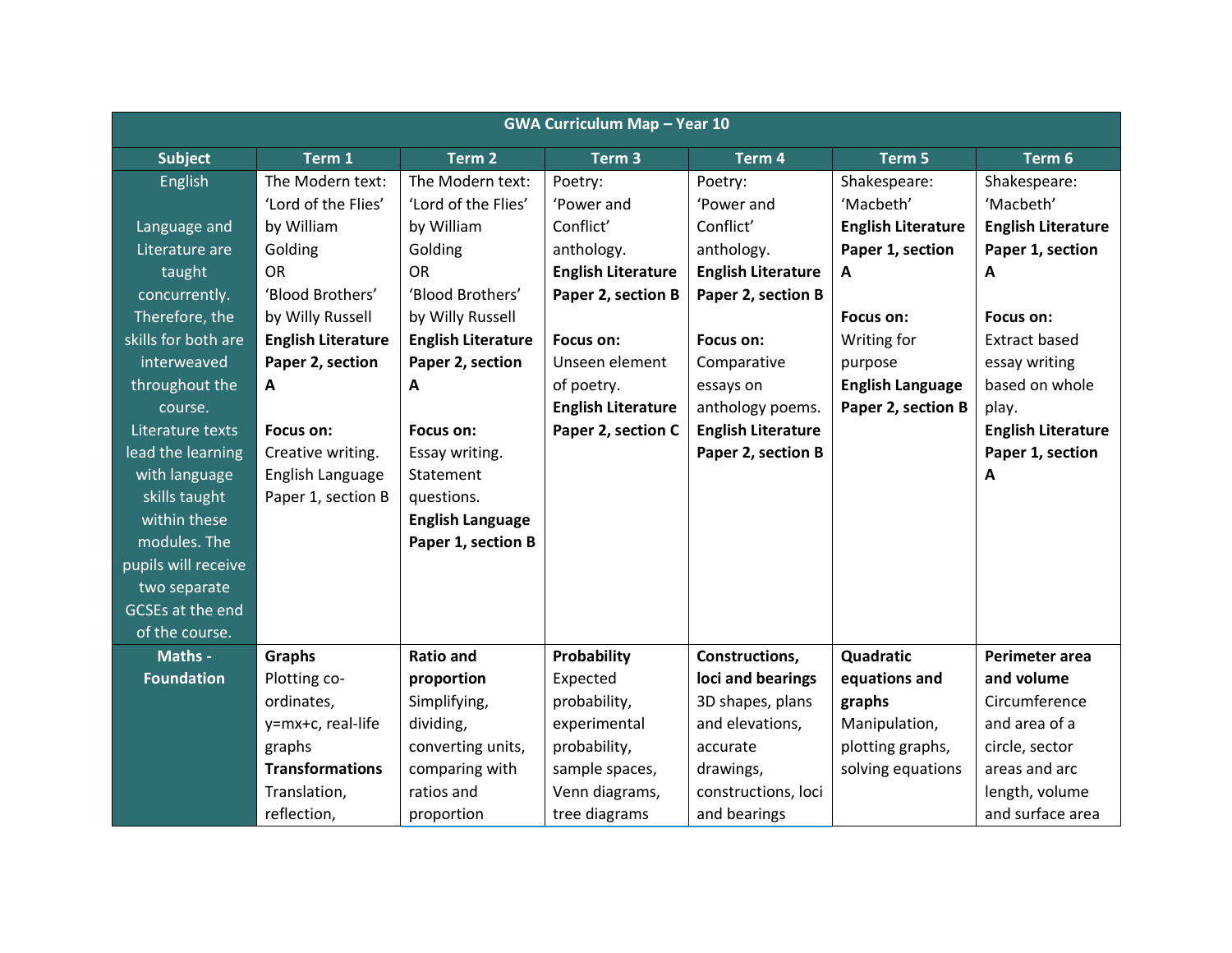|                |               | rotation and         | <b>Right-angled</b>   | <b>Multiplicative</b>     |                      |                        |                           |
|----------------|---------------|----------------------|-----------------------|---------------------------|----------------------|------------------------|---------------------------|
|                |               | enlargement          | triangles             | reasoning                 |                      |                        |                           |
|                |               |                      | Pythagoras's          | Percentages,              |                      |                        |                           |
|                |               |                      | theorems and          | interest, decay,          |                      |                        |                           |
|                |               |                      | SOHCAHTOA             | speed, distance           |                      |                        |                           |
|                |               |                      |                       | and time                  |                      |                        |                           |
| Maths -        | <b>Higher</b> | <b>Equations and</b> | <b>Multiplicative</b> | <b>Trigonometry</b>       | <b>Equations and</b> | <b>Circle theorems</b> | Algebra                   |
|                |               | inequalities         | reasoning             | Graphs of                 | graphs               | Find missing           | Rearranging               |
|                |               | Solving              | Percentages;          | functions, Cosine         | Solving              | angles within          | formulae,                 |
|                |               | quadratics,          | interest; decay;      | Rule, Sine Rule,          | simultaneous         | circles and prove      | algebraic                 |
|                |               | completing the       | speed, distance       | Sine Area Rule,           | equations            | the circle             | fractions, surds,         |
|                |               | square, The          | and time;             | solving 2D trig           | graphically,         | theorems               | functions, proof          |
|                |               | Quadratic            | pressure and          | problems, solving         | graphing             |                        |                           |
|                |               | Formula,             | density               | 3D trig problems,         | inequalities,        |                        |                           |
|                |               | simultaneous         | Similarity and        | transforming              | graphs of            |                        |                           |
|                |               | equations, linear    | congruence            | graphs                    | quadratics, cubic    |                        |                           |
|                |               | inequalities         | Similar shapes,       | <b>Further statistics</b> | graphs               |                        |                           |
|                |               | Probability          | congruent             | Sampling                  |                      |                        |                           |
|                |               | Expected             | shapes, geometric     | cumulative                |                      |                        |                           |
|                |               | probability,         | proof, 3D similar     | frequency, box            |                      |                        |                           |
|                |               | experimental         | shapes                | plots and                 |                      |                        |                           |
|                |               | probability,         |                       | histograms                |                      |                        |                           |
|                |               | sample spaces,       |                       |                           |                      |                        |                           |
|                |               | Venn diagrams,       |                       |                           |                      |                        |                           |
|                |               | conditional          |                       |                           |                      |                        |                           |
|                |               | probability, tree    |                       |                           |                      |                        |                           |
|                |               | diagrams and set     |                       |                           |                      |                        |                           |
|                |               | notation             |                       |                           |                      |                        |                           |
| <b>Biology</b> |               | Preventing and       | Preventing and        | Photosynthesis            | Respiration          | <b>Human Nervous</b>   | <b>Required Practical</b> |
|                |               | Treating Disease,    | Treating Disease,     |                           |                      | System                 | skills practice and       |
|                |               | Non-                 | Non-                  |                           |                      |                        | consolidation             |
|                |               |                      |                       |                           |                      |                        |                           |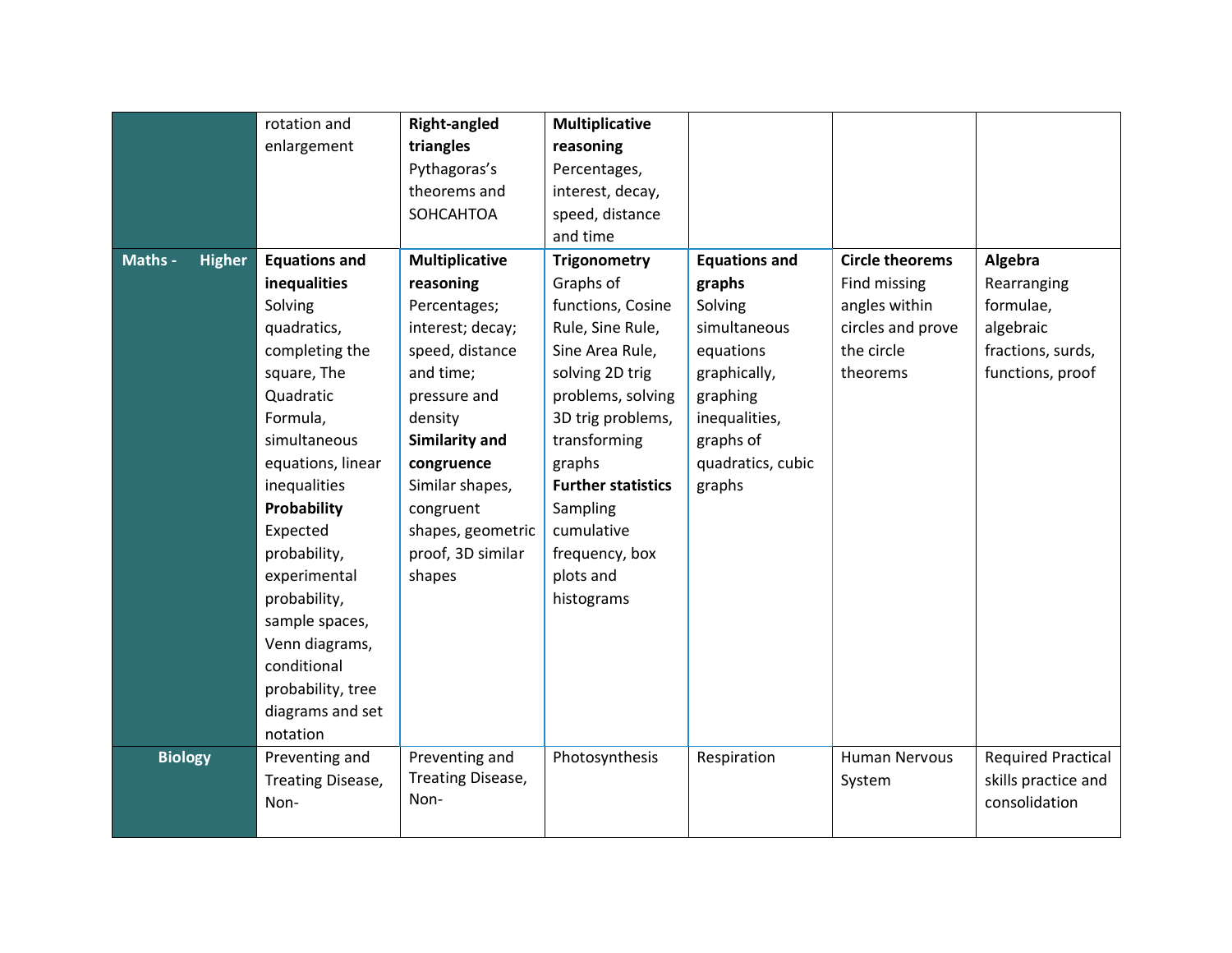|                                   | Communicable<br><b>Diseases</b>                                                                                                                                             | Communicable<br><b>Diseases</b>                                                                                                                   |                                                                                                                          |                                                                                                                                                                    |                                                                                                 |                                                                                        |
|-----------------------------------|-----------------------------------------------------------------------------------------------------------------------------------------------------------------------------|---------------------------------------------------------------------------------------------------------------------------------------------------|--------------------------------------------------------------------------------------------------------------------------|--------------------------------------------------------------------------------------------------------------------------------------------------------------------|-------------------------------------------------------------------------------------------------|----------------------------------------------------------------------------------------|
| <b>Chemistry</b>                  | Chemical Change,<br>Crude Oil and<br>Fuels                                                                                                                                  | Energy Changes,<br>Rates and<br>Equilibrium                                                                                                       |                                                                                                                          | Chemical<br>Analysis, Earth's<br>Atmosphere                                                                                                                        |                                                                                                 | <b>Required Practical</b><br>skills practice and<br>consolidation                      |
| <b>Physics</b>                    | Molecules and<br>Matter                                                                                                                                                     | Radioactivity                                                                                                                                     | Forces in Balance,<br>Motion, Force<br>and Motion                                                                        | Forces in Balance,<br>Motion, Force<br>and Motion                                                                                                                  | Forces and<br>Pressure, Waves<br>and EM Spectrum                                                | <b>Required Practical</b><br>skills practice and<br>consolidation                      |
| <b>Combined</b><br><b>Science</b> | Chemistry:<br>Chemical<br>calculations,<br>Chemical Change,<br>Crude Oil and<br>Fuels<br>Biology:<br>Communicable<br>Diseases,<br>Preventing and<br><b>Treating Disease</b> | Biology: Non-<br>Communicable<br><b>Diseases</b><br>Physics:<br>Molecules and<br>Matter<br>Chemistry: Energy<br>Changes, Rates<br>and Equilibrium | Physics:<br>Radioactivity,<br>Forces in Balance<br>Biology:<br>Photosynthesis                                            | Physics: Forces<br>and motion<br>Chemistry:<br>Chemical<br>Analysis, Earth's<br>Atmosphere                                                                         | Biology:<br>Respiration,<br><b>Human Nervous</b><br>System<br>Physics: Waves<br>and EM Spectrum | <b>Required Practical</b><br>skills practice and<br>consolidation                      |
| <b>History</b>                    | Medicine Through<br>Time: believed<br>causes, treatment<br>and care in the<br>Middle Ages and<br>early Renaissance                                                          | Medicine Through<br>Time: believed<br>causes, treatment<br>and care in the<br>Renaissance and<br>during the<br>industrial<br>revolution           | Medicine Through<br>Time: believed<br>causes, treatment<br>and care in the<br>twentieth and<br>twenty first<br>centuries | Treatment, care<br>and surgery on<br>the British sector<br>of the Western<br>Front.<br>Elizabethan<br>England 1558 to<br>1584: domestic<br>threats and<br>division | Elizabethan<br>England 1584 to<br>1588: rivalry and<br>conflict with<br>Spain.                  | Elizabethan<br>England: life,<br>education,<br>pastimes,<br>exploration and<br>poverty |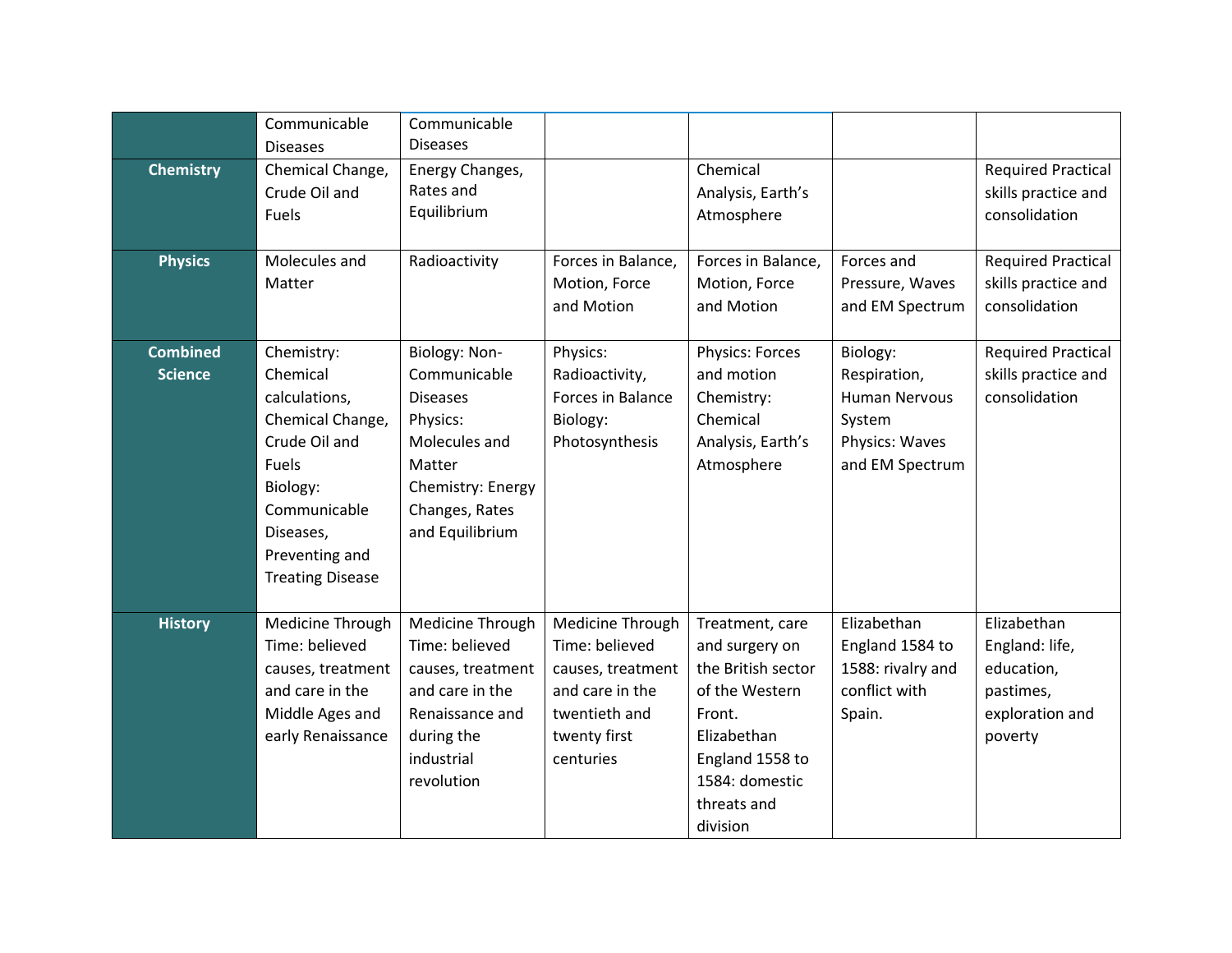| Geography       | The Living World:   | Economic World:      | Hazards:               | Resource                       | Review of Year 10      | Fieldwork           |
|-----------------|---------------------|----------------------|------------------------|--------------------------------|------------------------|---------------------|
|                 | Ecosyste            | Economic             | Natural                | Management:                    | Units                  |                     |
|                 | ms                  | developm             | hazards                | Resource                       |                        |                     |
|                 | Tropical            | ent                  | Tectonic               | managem                        |                        |                     |
|                 | Rainfores           | Developm             | hazards                | ent                            |                        |                     |
|                 | ts                  | ent gap              | Weather                | Food and                       |                        |                     |
|                 | Cold                | Rapid                | hazards                | water                          |                        |                     |
|                 | Environm            | developm             | Climate                | Energy                         |                        |                     |
|                 | ents                | ent                  | change                 |                                |                        |                     |
|                 |                     | Developm             |                        |                                |                        |                     |
|                 |                     | ent in the           |                        |                                |                        |                     |
|                 |                     | UK                   |                        |                                |                        |                     |
| Philosophy &    | Them $A -$          | Islam - Beliefs      | Theme $B -$            | Islam - Practices              | Islam - Practices      | Recap, Revision     |
| <b>Religion</b> | Relationships and   |                      | Religion and life      |                                |                        | and Exam            |
|                 | <b>Families</b>     |                      |                        |                                |                        | Technique           |
| <b>French</b>   | Theme: Identity     | Theme: Identity      | Theme: Identity        | <b>Theme: Local</b>            | <b>Theme: Local</b>    | <b>Theme: Local</b> |
|                 |                     |                      |                        |                                |                        |                     |
|                 | and culture         | and culture          | and culture            | area, holiday and              | area, holiday and      | area, holiday and   |
|                 | Describing          | - Sports and         | - Food and             | travel                         | travel                 | travel              |
|                 | people              | music                | meals                  | - Talking about                | - Describing a         | - Discussing        |
|                 | Places in           | - Talking about      | - Shopping for         | where you                      | region                 | holidays and        |
|                 | town and            | your life            | clothes                | live, weather                  | - Discussing           | weather             |
|                 | activities          | online               | Using polite           | and transport                  | what to see            | Booking             |
|                 | Making              | Books, TV,           | language               | Describing a<br>$\blacksquare$ | and do                 | accommodati         |
|                 | arrangements        | actors and           | Celebrations,          | town                           | Discussing             | on and              |
|                 | to go out           | films                | festivals and          | - Asking the                   | plans and              | reviewing           |
|                 | Talking about role  |                      | traditions             | way                            | weather                | hotels              |
|                 | models              |                      |                        |                                | Describing             | Ordering in a       |
|                 |                     |                      |                        |                                | community              | restaurant          |
|                 |                     |                      |                        |                                | projects               |                     |
| <b>Spanish</b>  | <b>Theme: Local</b> | <b>Theme: School</b> | <b>Theme: Identity</b> | <b>Theme: Identity</b>         | <b>Theme: Identity</b> | <b>Theme: Local</b> |
|                 | area, holiday and   | - Giving             | and culture            | and culture                    | and culture            | area, holiday and   |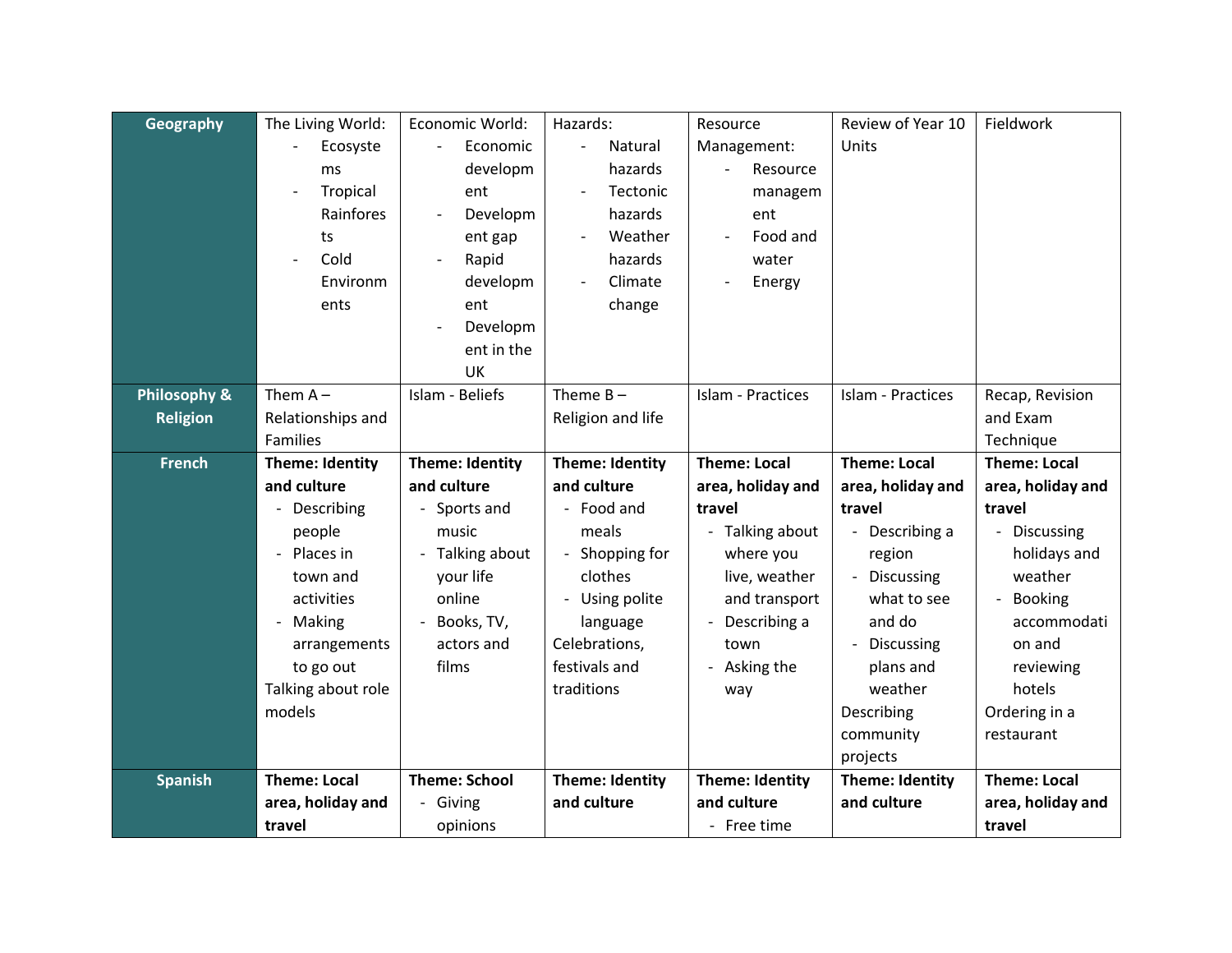|                | - Discussing                                       | about school        | Socialising              | - TV and films        | - Holidays          | Talking about       |
|----------------|----------------------------------------------------|---------------------|--------------------------|-----------------------|---------------------|---------------------|
|                | past holidays                                      | subjects and        | and family               | Sports and            | Talking about       | places in a         |
|                | and weather                                        | teachers            | Describing               | hobbies               | what's              | town and            |
|                | <b>Booking</b>                                     | Describing school   | people                   |                       | trending            | shops               |
|                | accommodation                                      | day                 | Social<br>$\blacksquare$ |                       | <b>Discussing</b>   | Describing          |
|                | and dealing with                                   |                     | networks                 |                       | different types of  | features of a       |
|                | problems                                           |                     | Making                   |                       | entertainment       | region              |
|                |                                                    |                     | arrangements             |                       |                     | Shopping for        |
|                |                                                    |                     |                          |                       |                     | clothes and         |
|                |                                                    |                     |                          |                       |                     | presents            |
| <b>Core PE</b> | <b>Students opt for</b>                            | <b>Boys pathway</b> | <b>Boys pathway</b>      | <b>Boys pathway</b>   | <b>Boys pathway</b> | <b>Boys pathway</b> |
|                | a 'PE Pathway' In                                  | example:            | example:                 | example:              | example:            | example:            |
|                | either:                                            |                     |                          |                       |                     |                     |
|                | -'Boys Teams                                       | Pathway $2 -$       | Pathway $3 -$            | Pathway 4-            | Pathway 5-          | Pathway $6-$        |
|                | Pathway'                                           | Multi-sport (Team   | Net/Wall games           | Invasion games        | Striking &          | Multi-sport         |
|                | -'Girls Teams                                      | activity)           |                          |                       | fielding.           |                     |
|                | Pathway'                                           |                     | Alternative 3 -          | Alternative 4-        |                     | Alternative 6-      |
|                | -'Individual                                       | Alternative 2 -     | Leadership               | Multi-sport           | Alternative 5 -     | Net/Wall            |
|                | Pathway.                                           | <b>OAA</b>          |                          | (Individual           | Athletics           |                     |
|                | NB: Students on all                                |                     |                          | activity)             |                     |                     |
|                | pathways participate in<br>all PE curriculum       |                     |                          |                       |                     | <b>Certificate</b>  |
|                | activities, but more time                          |                     |                          |                       |                     | awarded for         |
|                | is spent on their chosen<br>pathway, allowing them |                     |                          |                       |                     | completion of       |
|                | more ownership of their                            |                     |                          |                       |                     | chosen pathway.     |
|                | learning.                                          |                     |                          |                       |                     |                     |
|                |                                                    |                     |                          |                       |                     |                     |
| <b>GCSE PE</b> | Theory -                                           | Theory -            | Theory -                 | Theory -              | Theory -            | Theory -            |
|                | -Health & Fitness                                  | -Skeletal system    | -Respiratory             | -Skill classification | -Health and         | -Coursework         |
|                | -Sedentary                                         | -Muscular system    | system                   | -Goal setting         | fitness             | -Revision           |
|                | lifestyle                                          | -Exam technique     | -Cardiovascular          | -Information          | -Components of      | -Exam technique     |
|                | -Obesity & effects                                 |                     | system                   | processing            | fitness             |                     |
|                | -Somatotypes                                       | Practical -         |                          | -Exam technique       | -Fitness testing    | Practical -         |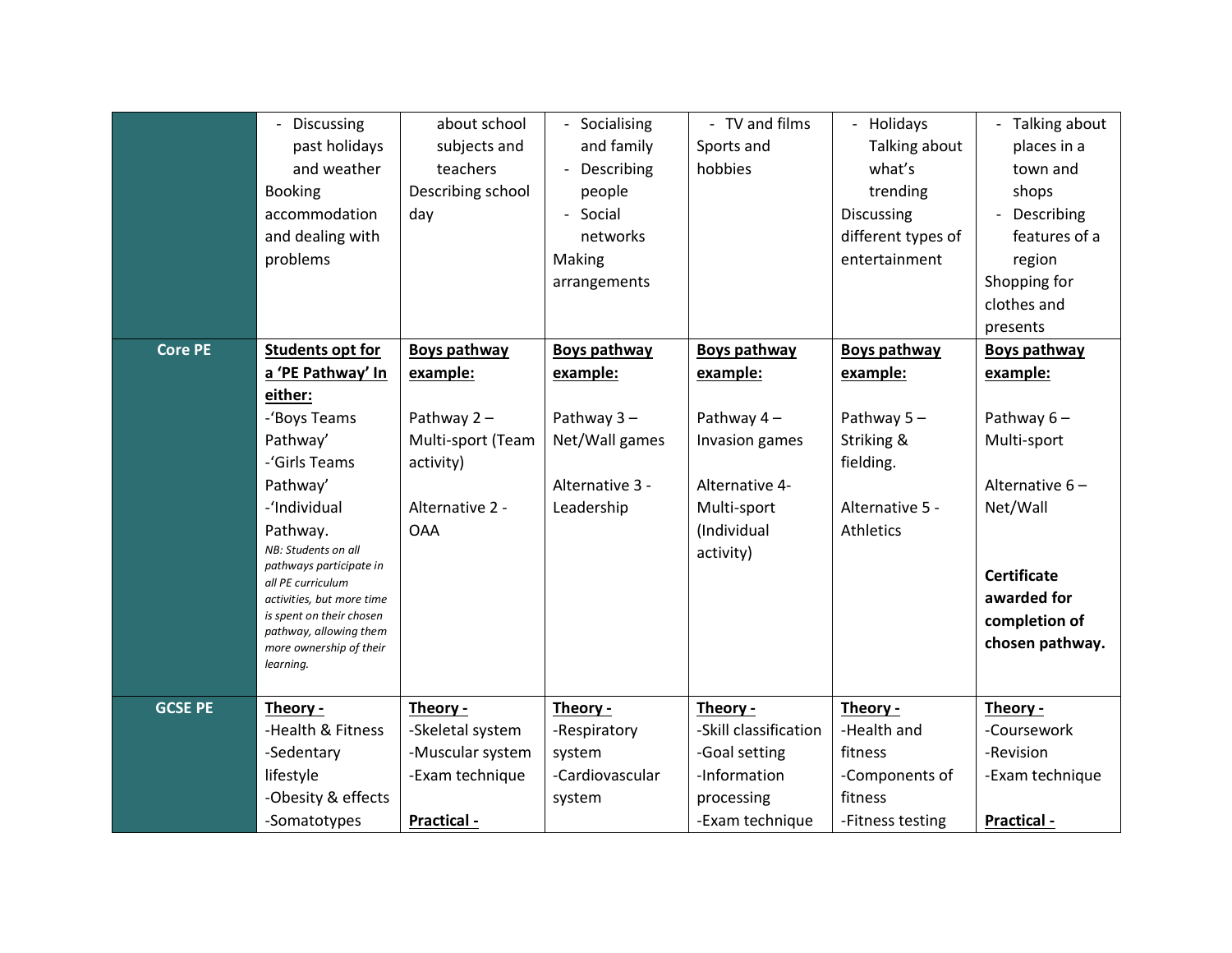|              | -Energy use          | Rugby                | Aerobic and              |                          | -Principles of           | -Coursework             |
|--------------|----------------------|----------------------|--------------------------|--------------------------|--------------------------|-------------------------|
|              | -Exam technique      | Netball              | anaerobic                | Practical -              | training                 |                         |
|              | -Balanced diet       | Volleyball           | exercise                 | Handball                 | -Methods of              |                         |
|              |                      |                      | -Effects of              | Futsal                   | training                 |                         |
|              | Practical -          |                      | exercise                 | Table tennis             | -Injury                  |                         |
|              | Trampolining         |                      |                          |                          | -Altitude training       |                         |
|              | Basketball           |                      | Practical -              |                          | -Warming                 |                         |
|              | Football -boys       |                      | Trampolining             |                          | up/cooling down          |                         |
|              |                      |                      | Badminton                |                          | Practical -              |                         |
|              |                      |                      | Football-girls           |                          | Athletics                |                         |
| <b>Music</b> | Performance -        | Composition-         | Composition-             | Composition-             | Composition-             | Composition-            |
|              | <b>Solo</b>          | starting             | Continuation of          | completion of            | starting                 | starting                |
|              | performance.         | composition 1        | composition 1            | composition 1            | composition 1            | composition 1           |
|              |                      |                      |                          |                          |                          |                         |
|              | <b>Listening and</b> | Performance-         | Performance -            | Performance-             | Performance -            | Performance-            |
|              | Appraising-          | <b>Ensemble</b>      | Solo Performance         | Ensemble                 | Solo Performance         | Ensemble                |
|              | Popular Music-       | Performance          |                          | Performance              |                          | Performance             |
|              | Musicals, Beatles    |                      | <b>Listening and</b>     |                          | <b>Listening and</b>     |                         |
|              |                      | <b>Listening and</b> | <b>Appraising-AoS1</b>   | <b>Listening and</b>     | <b>Appraising-AoS4</b>   | <b>Listening and</b>    |
|              |                      | Appraising-          | <b>Western Classical</b> | <b>Appraising-AoS1</b>   | <b>Wester Classical</b>  | <b>Appraising-AoS4</b>  |
|              |                      | Popular Music -      | tradition 1650 -         | <b>Western Classical</b> | tradition since          | <b>Wester Classical</b> |
|              |                      | Film and             | 1910                     | tradition 1650 -         | 1910                     | tradition since         |
|              |                      | Computer/Popula      |                          | 1910                     |                          | 1910                    |
|              |                      | r from 1990's        |                          |                          |                          |                         |
| <b>Dance</b> | <b>Practical</b>     | Practical            | <b>Practical</b>         | <b>Practical</b>         | <b>Practical</b>         | <b>Practical</b>        |
|              | Intro to             | Anthology - E of E   | Learning of set          | <b>Exploration and</b>   | Anthology-               | Anthology-              |
|              | Contemporary         | and Infra            | phrase - Breathe         | Recreation of A          | <b>Artificial Things</b> | Within Her Eyes         |
|              | Dance,               |                      | Performance skills       | Linha Curva              | Choreographic            | Duet/trio               |
|              | Performance          |                      | Exploration              | Learning of set          | process - mock           | performance             |
|              | Skills and           | <b>Theory</b>        | workshop for             | $phrase - Flux$          | solo                     |                         |
|              | Choreographic        | Section C            | duet/trio                | Choreographic            |                          |                         |
|              | <b>Devices</b>       | Anthology -          | performance              | process-                 |                          | <b>Theory</b>           |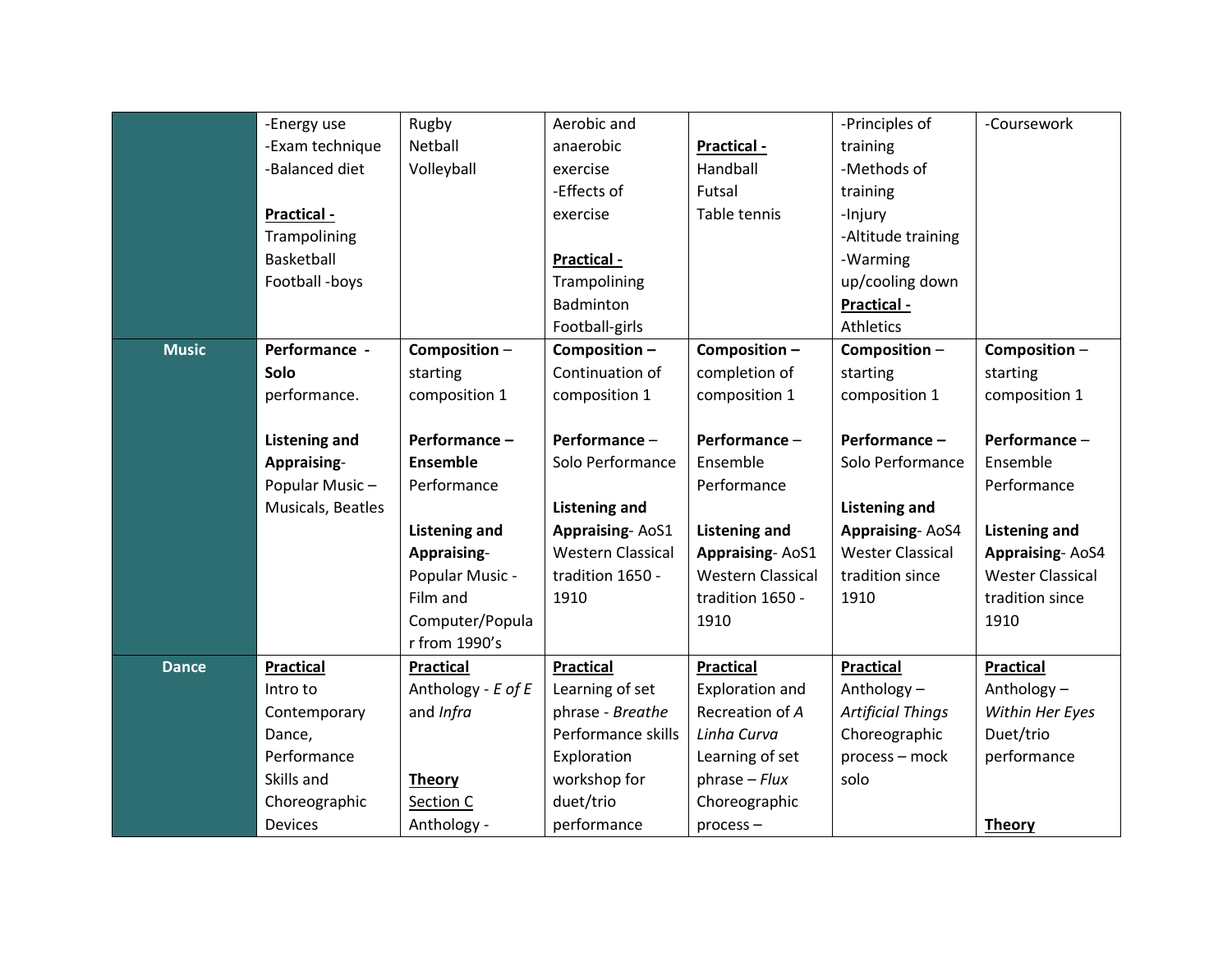|              | Recreation of        | <b>Emancipation of</b> |                     | stimulus research        | <b>Theory</b>            | Section C         |
|--------------|----------------------|------------------------|---------------------|--------------------------|--------------------------|-------------------|
|              | Shadows              | Expressionism          | <b>Theory</b>       | task                     | Section C                | Anthology-        |
|              |                      | and Infra              | Section A & B       |                          | Anthology -              | Within Her Eyes   |
|              | <b>Theory</b>        | Introduce              | Performance and     | <b>Theory</b>            | <b>Artificial Things</b> | Comparison of set |
|              | Section C            | comparison of set      | appreciation of     | Section C                |                          | works             |
|              | Intro to             | works                  | own work            | Anthology $-A$           |                          |                   |
|              | Anthology -          |                        |                     | Linha Curva              |                          |                   |
|              | Shadows              |                        |                     | <b>Section A</b>         |                          |                   |
|              |                      |                        |                     | Choreographic            |                          |                   |
|              |                      |                        |                     | processes                |                          |                   |
| <b>Drama</b> | <b>DNA by Dennis</b> | DNA, Exam              | <b>Style</b>        | <b>Devising Practise</b> | <b>Devised</b>           | <b>Devised</b>    |
|              | <b>Kelly</b>         | <b>Technique and</b>   | (Component 1        | (Component 1)            | <b>Assessment</b>        | Assessment        |
|              | (Component 3-        | <b>Live Theatre</b>    | Devising)           |                          |                          |                   |
|              | written exam)        | (Component 3-          |                     | Using a historical       | (Component 1)            | (Component 1)     |
|              |                      | Written exam)          | Each week we will   | stimuli from the         |                          |                   |
|              | Themes, Original     |                        | look at a different | exam board               |                          |                   |
|              | Performance          | Watch 2 pieces of      | style. The          | students will            | Students will use        | Students will     |
|              | Context,             | Live Theatre           | conventions and     | select a style and       | the official stimuli     | complete their    |
|              | Performance          | Online and             | application of      | will produce a           | from the board to        | coursework,       |
|              | skills. Use of       | develop skills in      | style.              | mock-devised             | prepare ideas for        | perform their     |
|              | Space,               | analysis, Look at      |                     | piece.                   | their devised            | devised pieces    |
|              | How to write in      | exam questions         |                     |                          | performance.             | and complete an   |
|              | Drama                | on: rehearsal          |                     |                          | Working in               | evaluation in     |
|              |                      | technique,             |                     |                          | groups students          | controlled        |
|              |                      | character,             |                     |                          | will select a style      | conditions. This  |
|              |                      | staging, lighting,     |                     |                          | and start                | will form 40% of  |
|              |                      | costume, voice,        |                     |                          | completing their         | their course and  |
|              |                      | movement and           |                     |                          | creative log             | is externally     |
|              |                      | directing.             |                     |                          | (coursework)             | moderated.        |
|              |                      |                        |                     |                          |                          |                   |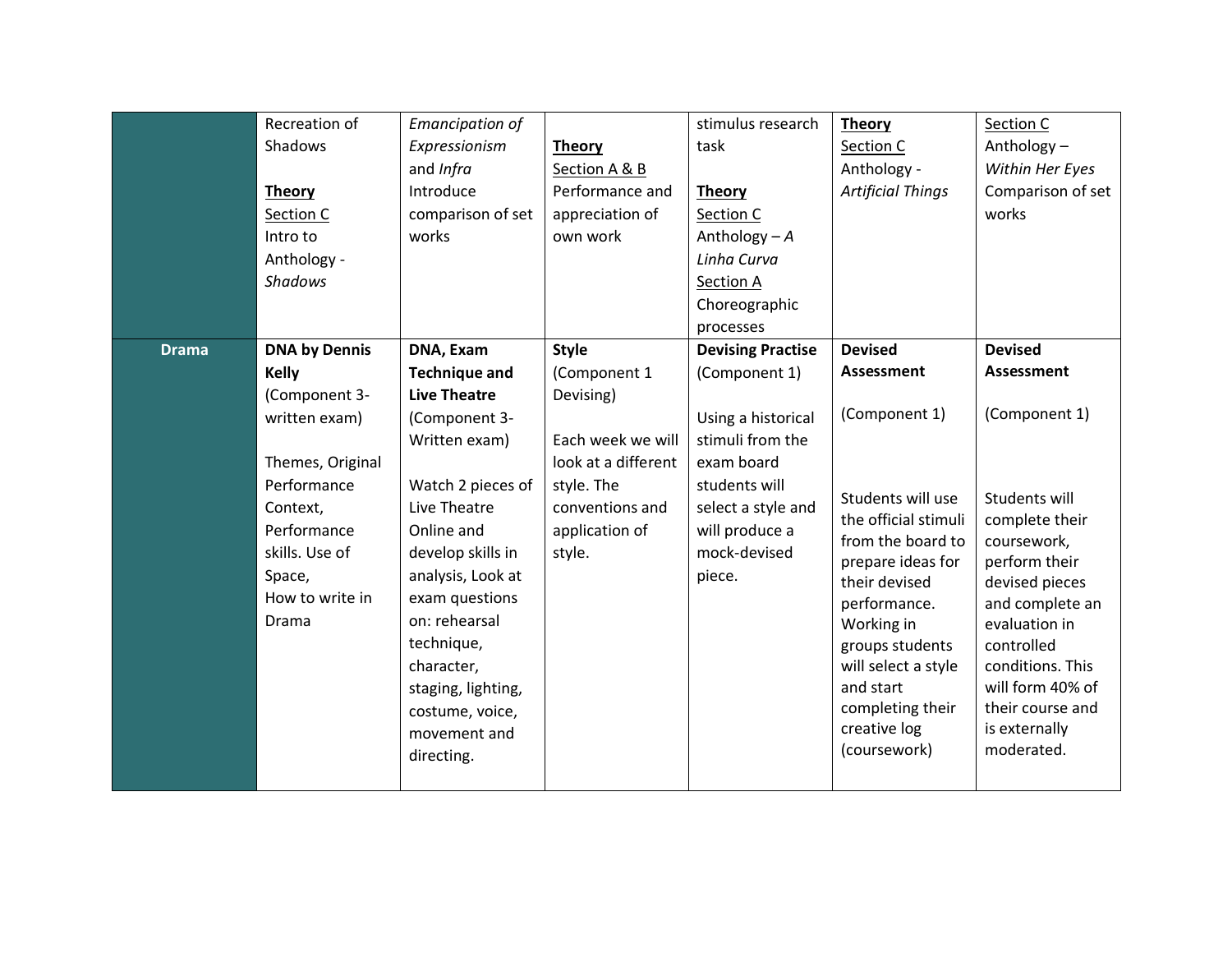| <b>DT</b>        | <b>Toolbox project</b>                                                                                                                                                                                                                       | Toothbrush                                                                                                                                                                                                                    | How's it made                                                                                                                              | <b>The</b>                                                                                                                                                                                                                                       | <b>NEA practice</b>                                                                                                                                          | <b>NEA</b>                                                                                                                                                 |
|------------------|----------------------------------------------------------------------------------------------------------------------------------------------------------------------------------------------------------------------------------------------|-------------------------------------------------------------------------------------------------------------------------------------------------------------------------------------------------------------------------------|--------------------------------------------------------------------------------------------------------------------------------------------|--------------------------------------------------------------------------------------------------------------------------------------------------------------------------------------------------------------------------------------------------|--------------------------------------------------------------------------------------------------------------------------------------------------------------|------------------------------------------------------------------------------------------------------------------------------------------------------------|
|                  |                                                                                                                                                                                                                                              | design &                                                                                                                                                                                                                      |                                                                                                                                            | contemporary                                                                                                                                                                                                                                     | project                                                                                                                                                      |                                                                                                                                                            |
| <b>GCSE Food</b> | Protein, fats,<br>Carbohydrates,<br>vitamins,<br>minerals, function<br>of ingredients and<br>NEA task.                                                                                                                                       | packaging<br><b>Nutritional needs</b><br>of different age<br>groups, diet<br>related health<br>problems, energy<br>needs, why is<br>food cooked, heat<br>transfer and<br>planning meals<br>for different<br>groups. Mini NEA. | Cooking methods,<br>changing<br>properties of<br>proteins,<br>changing<br>properties of<br>carbohydrates,<br>change properties<br>of fats, | home<br>Food spoilage,<br>food poisoning,<br>raising agents,<br>factors that<br>influence food<br>choice,<br>International<br>Cuisine. Jointing<br>chicken. Mini<br>NEA.                                                                         | Food labelling,<br>sensory testing,<br>grown, reared<br>and caught foods.<br>Food Miles and<br>carbon foot print.                                            | Global food<br>production,<br>primary and<br>secondary<br>processing, food<br>fortification and<br>modification.                                           |
| <b>Art</b>       | Theme:<br><b>Distortion</b><br>Introduction to<br>topic "Distortion"<br>Research artist<br>Henrietta Harris &<br>create a response<br>to her artwork.<br>Photography &<br>observational<br>studies.<br><b>Assessment</b><br>objectives 1 & 3 | Theme:<br><b>Distortion</b><br>Research the<br>artist Lee K &<br>respond to his<br>skills &<br>techniques.<br>Observational<br>studies & ideas.                                                                               | Theme:<br><b>Distortion</b><br>Development of<br>ideas relevant to<br>topic Distortion<br>inspired by artist<br>& cultural<br>research.    | Theme:<br><b>Distortion</b><br>Development of<br>ideas relevant to<br>topic Distortion<br>inspired by artist<br>& cultural<br>research.<br>Experimentation<br>with materials,<br>techniques &<br>processes relating<br>to chosen design<br>idea. | Theme:<br><b>Distortion</b><br>Experimentation<br>with materials,<br>techniques &<br>processes relating<br>to chosen design<br>idea. Final piece<br>mock-up. | Theme:<br><b>Distortion</b><br>Final piece or<br>pieces in<br>response to the<br>starting point<br>distortion.<br>Written<br>evaluation to the<br>project. |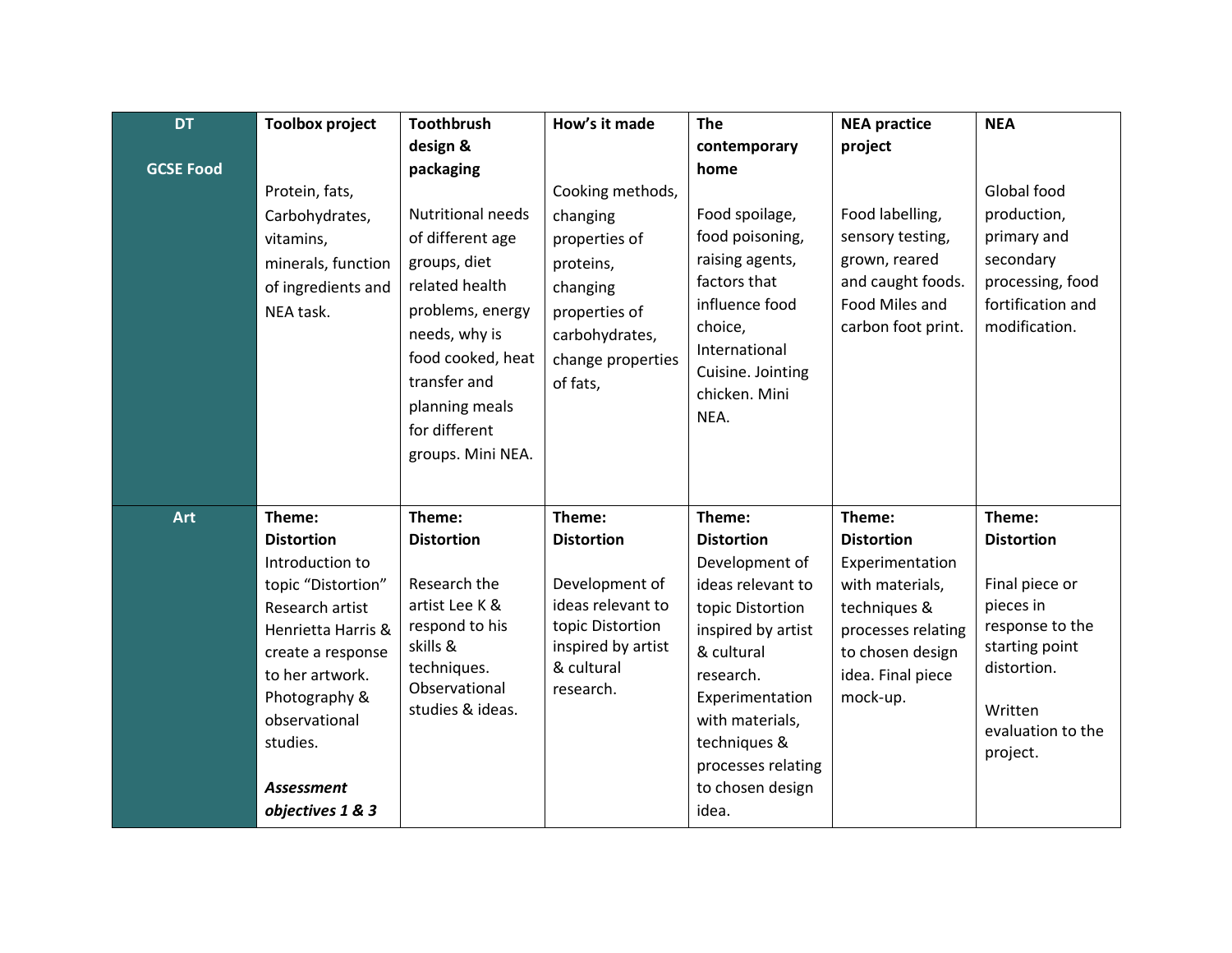|                  |                                                                                                                                                                         | <b>Assessment</b><br>objectives 1 & 3                                                                                                                                                           | <b>Assessment</b><br>objective 1                                                                                                                                         | <b>Assessment</b><br>objective 2                                                                                                                                                                                                                                                | <b>Assessment</b><br><b>Objective 2</b>                                                                                                                                                                                     | <b>Assessment</b><br><b>Objective 4</b>                                                                               |
|------------------|-------------------------------------------------------------------------------------------------------------------------------------------------------------------------|-------------------------------------------------------------------------------------------------------------------------------------------------------------------------------------------------|--------------------------------------------------------------------------------------------------------------------------------------------------------------------------|---------------------------------------------------------------------------------------------------------------------------------------------------------------------------------------------------------------------------------------------------------------------------------|-----------------------------------------------------------------------------------------------------------------------------------------------------------------------------------------------------------------------------|-----------------------------------------------------------------------------------------------------------------------|
| <b>Textiles</b>  | Introduction to<br>topic "Under the<br>sea"<br>Artist research,<br>sketchbook<br>presentation,<br>mood boards,<br>mark making,<br>observation<br>studies<br>AO1/102/A03 | "Under the Sea."<br>Artist Research,<br>Workshops based<br>on Artist research<br>and development<br>of drawings.<br>Continuation of<br>drawing and mark<br>making<br>techniques.<br>A01/A02/A03 | "Under the Sea."<br>Arist research,<br>Sewing Machines,<br>Dyeing<br>Techniques,<br>development of<br>ideas inspired by<br>artist & Cultural<br>research.<br>A01/A02/A03 | "Under the Sea."<br>Development of<br>ideas relevant to<br>topic.<br>Workshops on<br>digital aided<br>design.<br><b>Cultural and Artist</b><br>Inspired research<br>Experimentation<br>with materials<br>and techniques<br>and processes<br>relating to design<br>ideas.<br>A02 | "Under the Sea."<br>Experimentation<br>with materials,<br>techniques and<br>processes relating<br>to chosen design<br>idea's and final<br>mock up of end<br>design. E.g.<br>Interiors, fashion<br>bases or Fine Art.<br>A02 | "Under the Sea."<br><b>Final Outchome</b><br>or pieces of<br>Under the Sea<br>theme.<br>Written<br>Evaluation.<br>A04 |
| <b>Computing</b> | Theory: Data<br>Storage<br>Practical:<br>Computational<br>Thinking                                                                                                      | Theory: Data<br>Storage<br>Practical:<br>Designing,<br>Creating and<br>Refining<br>Algorithms                                                                                                   | Theory:<br>Architecture of<br>the CPU<br>Practical: Data<br><b>Types</b>                                                                                                 | Theory: Systems<br>and Storage<br><b>Practical:</b><br>Programming<br>Fundamentals                                                                                                                                                                                              | Theory:<br>Secondary<br>Storage and<br><b>Networks</b><br><b>Practical:</b><br>Programming<br><b>Skills</b>                                                                                                                 | Theory: Networks<br>and Topologies                                                                                    |